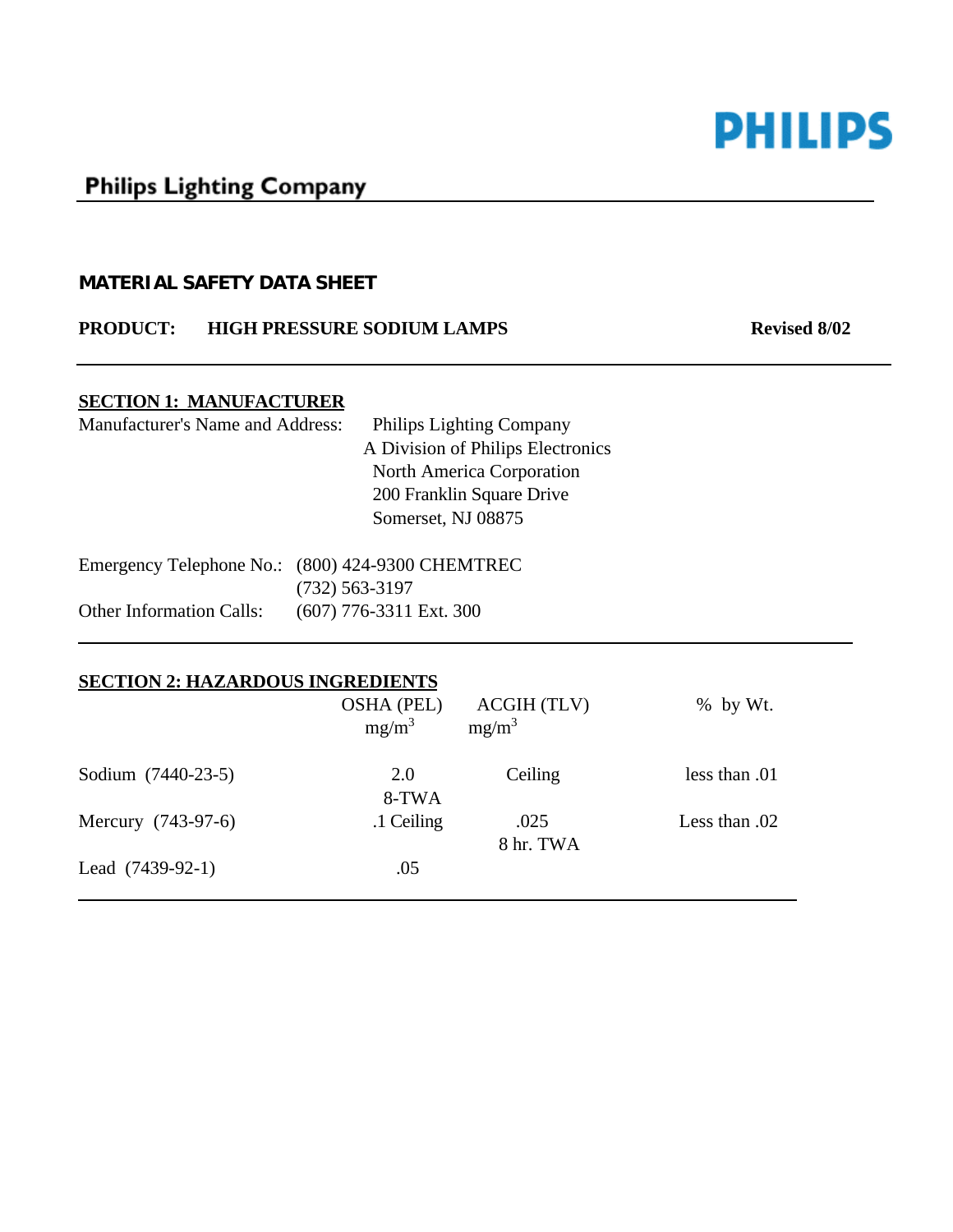# **SECTION 3: PHYSICAL DATA**

 $\overline{a}$ 

This item is a glass light bulb; chemical characteristics are not applicable.

# **SECTION 4: FIRE AND EXPLOSION DATA**

Fire and explosion data not applicable. Under extreme heat outer glass envelope might melt or crack. Inner arc tube is composed of polycrystalline alumina and is refractory material.

## **SECTION 5: REACTIVITY DATA**

Stability: Lamp is stable. Incompatibility: Glass envelope will react with hydrofluoric acid. Polymerization: Not applicable

# **SECTION 6: HEALTH HAZARD DATA**

Not applicable to intact lamp. The inner envelope is composed of polycrystaline alumina. Breakage of this envelope may result in some exposure to elemental sodium and mercury. No adverse effects are expected from occasional exposure to broken lamps. As a matter of good practice, breakage should be avoided. Prolonged or frequent exposure to broken envelopes should be avoided through use of adequate ventilation during disposal of large quantities of lamps.

**EMERGENCY AND FIRST AID PROCEDURE:** Normal first aid procedure for glass cuts if such occur through lamp breakage.

# **SECTION 7: PRECAUTIONS FOR SAFE HANDLING AND USE**

Normal precautions should be taken for collection of broken glass.

Waste Disposal Method: At the end of rated life, when this lamp is removed from service, it will be subjected to the current Toxic Characteristic Leaching Procedure (TCLP) prescribed by the Environmental Protection Agency. This test is used to determining whether an item is a hazardous waste or a nonhazardous waste under current E. P. A. definition. These lamps would fail the TCLP test and would be considered hazardous under the Universal Waste Rules. Generators should evaluate all of the disposal options, which may be available in the particular state in which the generator's facility is located. The generator should check with federal, state and local officials for their guidance. Philips encourages recycling of its products by qualified recyclers